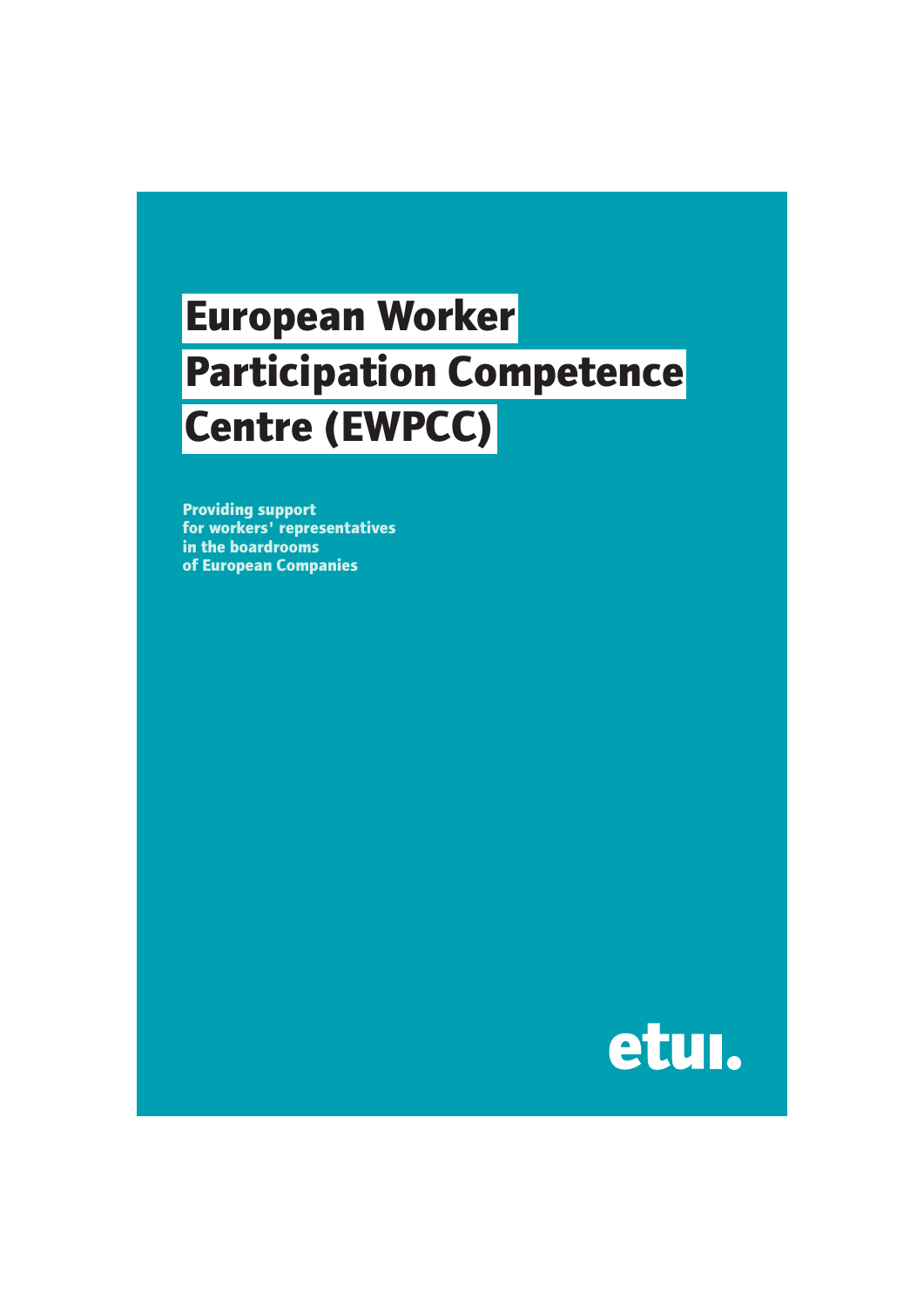## **A** resolution of the European Trade Unions **becomes reality**

The European Trade Unions paved the way, at their congresses in Stockholm 1988, Prague 2003 and Seville 2007, for the fostering of board-level workers' participation in Europe.

At the meeting of the European Trade Union Confederation (ETUC) Executive Committee on 15/16 October 2008 a resolution was *unanimously* adopted to: — establish a *European Worker* 

*Participation Fund (EWPF)* located

within the European Trade Union Institute (ETUI); and

— set up the *European Worker Participation Competence Centre (EWPCC)* as part of the ETUI, to be financially supported by the transfer of (part of) the remuneration of workers' representatives on the supervisory and administrative boards of European Companies (SEs).

**Make Europe Work for the People** — Develop, with the European Industry Federations, a common strategy for the practical implementation of worker participation in the European Company (SE), and ensure European mandating of workers' representatives to managerial or supervisory boards. Ensure that a high level of worker participation will be guaranteed in the European Company. *ETUC Action Programme 2003*

## **Why Worker Participation in Europe?**

- *Worker participation* (such as information and consultation) is a Fundamental Right in Europe laid down by the European Charter of Fundamental Rights (Art. 27).
- *Worker participation* is an essential part of the European Social Model. Worker participation strengthens European democracy in practice and

the economic competitiveness of Eu ropean companies at the same time.

— *Worker participation* highlights the important point that a company should not be defined solely in terms of the interests of its sha reholders and managers, but also those of its stakeholders (as a prin ciple of Corporate Governance).

**01**  $\blacksquare$  $\blacksquare$  $\blacksquare$  $\blacksquare$  $\blacksquare$  $\blacksquare$  $\blacksquare$  $\blacksquare$  $\blacksquare$  $\blacksquare$  $\blacksquare$  $\blacksquare$  $\blacksquare$  $\blacksquare$  $\blacksquare$  $\blacksquare$  $\blacksquare$  $\blacksquare$  $\blacksquare$  $\blacksquare$  $\blacksquare$  $\blacksquare$  $\blacksquare$  $\blacksquare$  $\blacksquare$  $\blacksquare$  $\blacksquare$  $\blacksquare$  $\blacksquare$  $\blacksquare$  **\bl**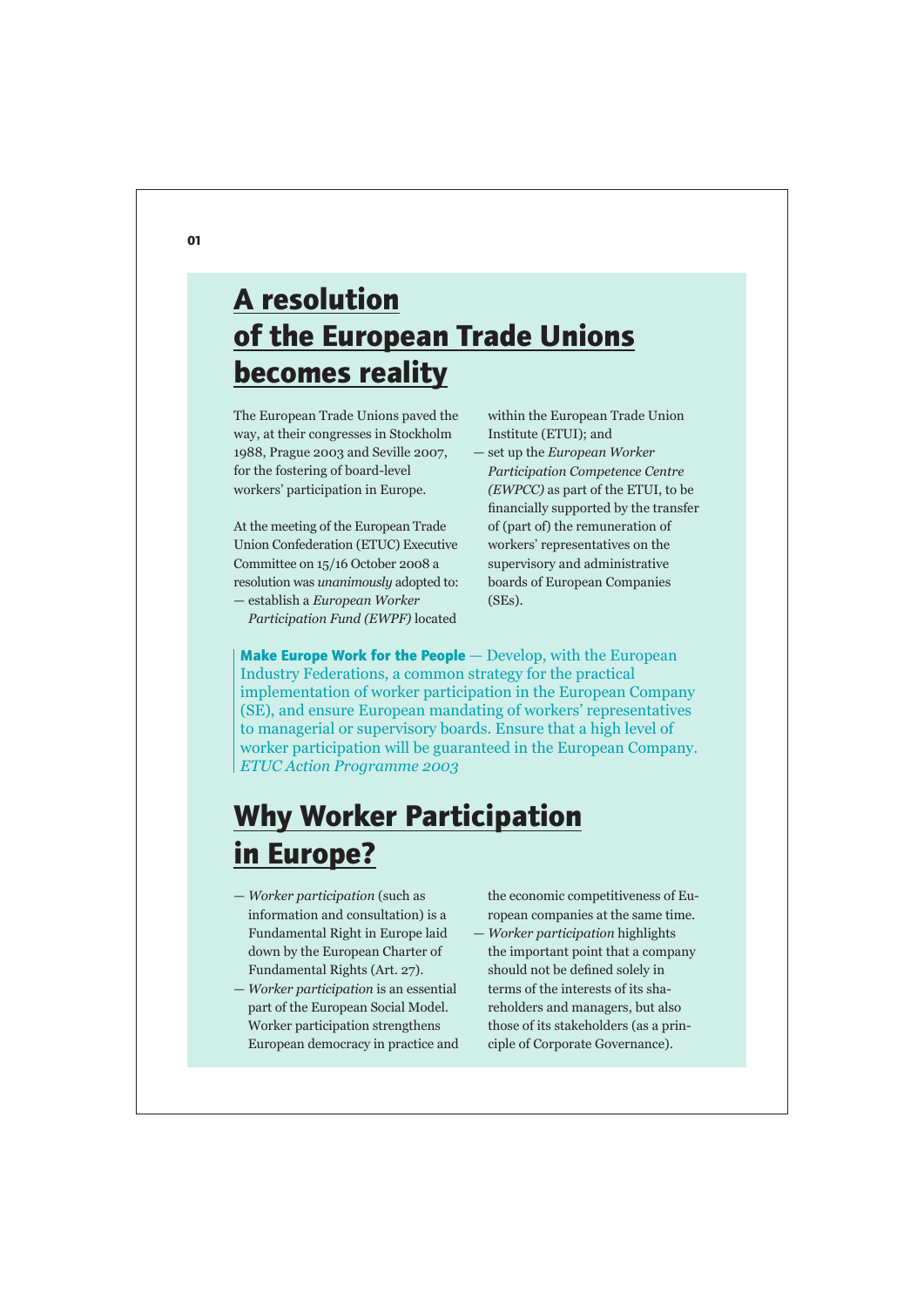- *Worker participation* means that social interests can be asserted in company decision-making.
- *Worker participation* therefore must be underpinned by European legisla tion in order to ensure that workers' interests are asserted as effectively as

those of the shareholders.

— *European legislation on worker participation rights* at transnational level has so far been based on a broad political consensus of the European Parliament and European governments.

**"Being a board member opens the doors"** — "If we were not on the supervisory board, we would find out an awful lot less. We do not just allow information to rain down on us, but rather follow through with questions. And management is required to provide us with information."

"If anyone knows this company, we do. This means that the questions we raise at supervisory board level are based on expert knowledge of the situation." *Quotes from workers' board-level representatives in Multinational Companies*

# **The European Worker Participation Competence 2** Centre (EWPCC) of the ETUI

#### **Principle of the ETUC Resolution**

(Part of) the remuneration transferred to the ETUI shall be used to promote acti vities related to worker participation in general and to support workers' boardlevel representatives in SEs in particular.

#### **Objectives**

Support for workers' representatives in European Company (SE) boardrooms can be summarised as follows:

— organising seminars and training to enable European workers' repre -

sentatives on supervisory and admi nistrative boards, as well as on SE works councils and European works councils, to obtain qualifications and skills/know how;

- advisory services and setting up European advisory networks (on legal, social and economic topics, analysis of company accounts, profit and loss calculations, job and health protection, gender mainstreaming);
- research and expertise on the practice and further development of worker participation in Europe;
- advice to workers' representatives on tax issues or liability;

 **! "**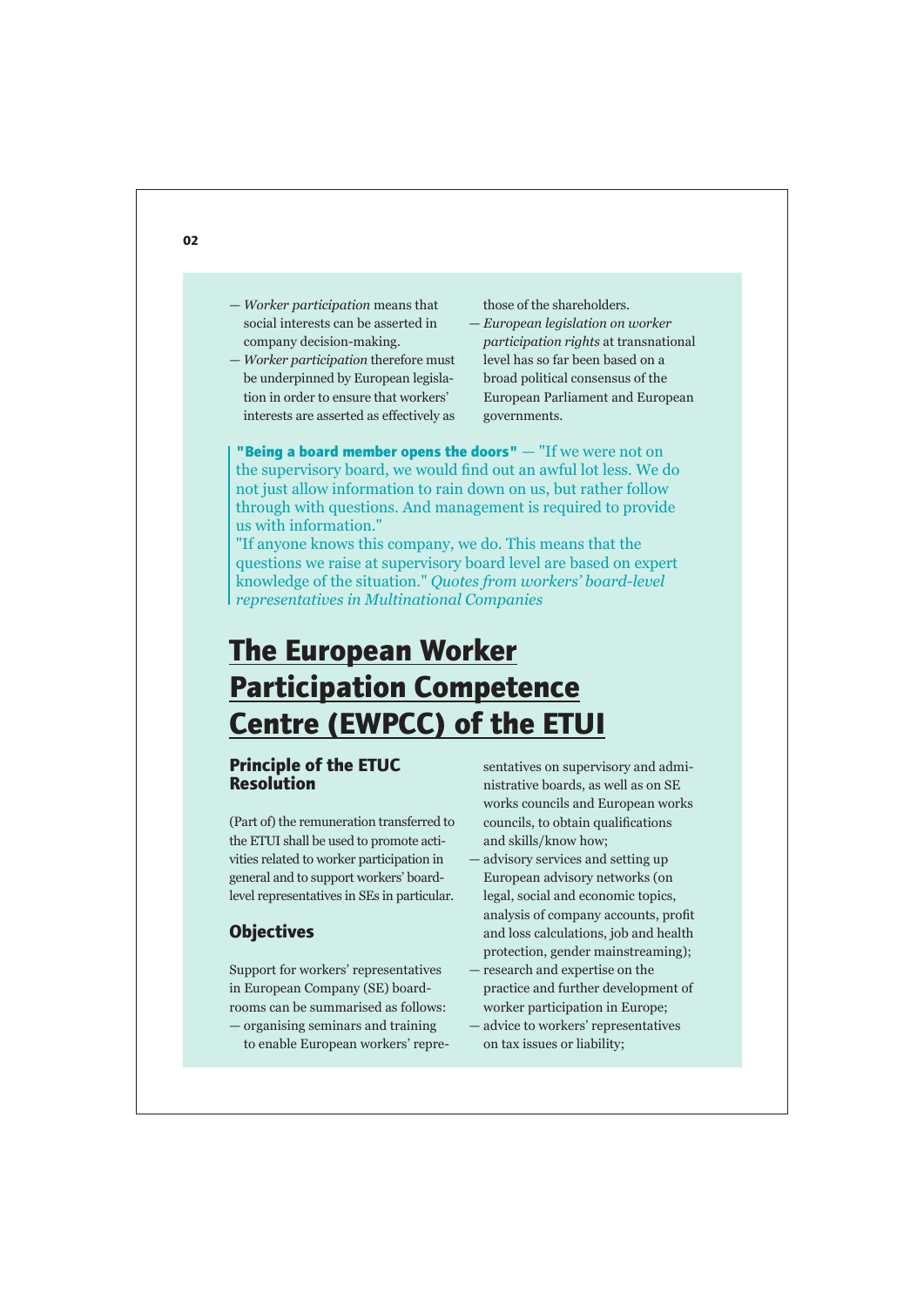— publication of brochures, handbooks; — support to stimulate a more workerfriendly business environment.

#### **Organisation**

The EWPCC will be organised as a so-called "horizontal task" within the ETUI. In this way all existing competences can be activated. In 2007 and 2008, the ETUI organised pilot events in the area of worker participation at European

level, thereby accumulating more experience and knowledge. A first annual meeting of SE employee board-level representatives for the purpose of exchanging experiences took place in 2008.

Information on research and training, as well as advice specifically related to worker participation can be found at www.worker-participation.eu, which is a topical website of the ETUI (www.etui.org).

**On the offensive** — For social dialogue, collective bargaining and worker participation "Expose and combat 'casino capitalism' and short-termism more generally, by taxation, regulation and worker involvement." *ETUC The Seville Manifesto adopted by the XIth ETUC Congress, Seville, 21–24 May 2007*

### **Board of Trustees**

The ETUI has established a Board of Trustees composed of trade union representatives.

#### **Competences and Tasks**

- Discussion and proposals on how the fund's resources are to be utilised by the first work programme during the period 2009–2011.
- Annual report by the ETUC General Secretary to the ETUC Executive Committee.
- After 2 years, there will be an in-depth audit of the work programme and a proposal to the ETUC concerning the further operations of the Worker Participation Fund and the EWPCC.

#### **Members (2009-2011)**

John Monks ETUC (chair) Klaus Beck DGB, Germany Sam Hägglund European Federation of Building and Woodworkers (EFBWW)

Dario Ilossi CISL/CGIL/UIL, Italy Thorkild E. Jensen LO, Denmark Peter Scherrer European Metal Workers Federation (EMF) Bernadette Ségol UNI-EUROPA Katarina Björk Unionen, Sweden

#### **1 1 1 1 1 1 1 1 1 1**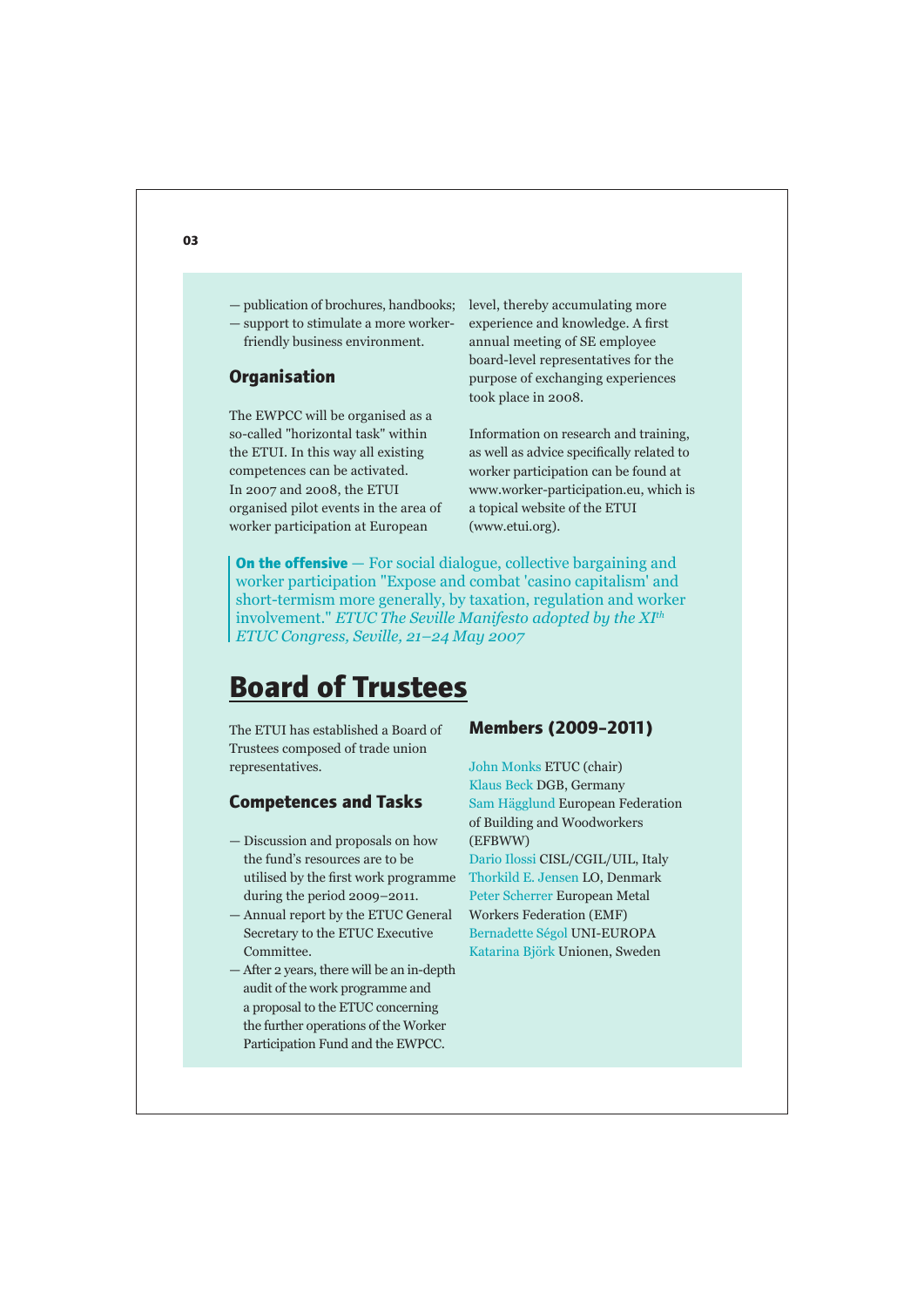### **Declaration**

As an SE employees' representative nominated by the European interest representing body as a member of the supervisory board or administrative board of (name of the company)

......................................................................... ......................................................................... .........................................................................

#### **I consent:**

- to transfer (part) of the remuneration I receive for my activities as a member of the supervisory or administrative board to a trade union or trade union–related organisation in my home country and, correspondingly;
- that 50% of the sum be transferred to the European Worker Participation Fund (EWPF) set up by the European Trade Union Institute (ETUI), Brussels.

Thereby, I accept the rules laid down by the ETUC resolution on Workers' representatives in European Companies (SEs): proposed regulation for the (partial) transfer of supervisory board remuneration of 15/16.10.2008.

In accordance with this, employees' representatives on an SE board must:

- transfer 10% of their remuneration, if that remuneration is less than or equal to €3,500;
- in addition to the deduction described in the previous point, transfer 90% of any remaining remuneration over and above €3,500.

The basis for the sum to be transferred is the value after tax according to national rules.

National affiliates of the ETUC may decide that the part to be transferred shall be greater than 50%.

If I am not a member of a trade union I am responsible for paying (part of) my remuneration to the EWPF in accordance with the rules explained above.

I consent to the ETUI passing information concerning my transfer to the relevant European Industry Federation and national affiliate of the ETUC (for further information on the ETUC see www.etuc.org).

Name and address of my employer................. ......................................................................... ......................................................................... ......................................................................... ......................................................................... ......................................................................... Name of my trade union ................................. ......................................................................... .........................................................................

#### **Return to**

*EWPCC European Trade Union Institute* Bd du Roi Albert II, 5 1210 Brussels Belgium

#### **Contacts**

*Norbert Kluge*, Coordinator: nkluge@etui.org / +32 2 224 05 08 *Lut Coremans*, Assistant: lcoremans@etui.org / +32 2 224 04 98 Fax: +32 2 224 05 02

www.etui.org www.worker-participation.eu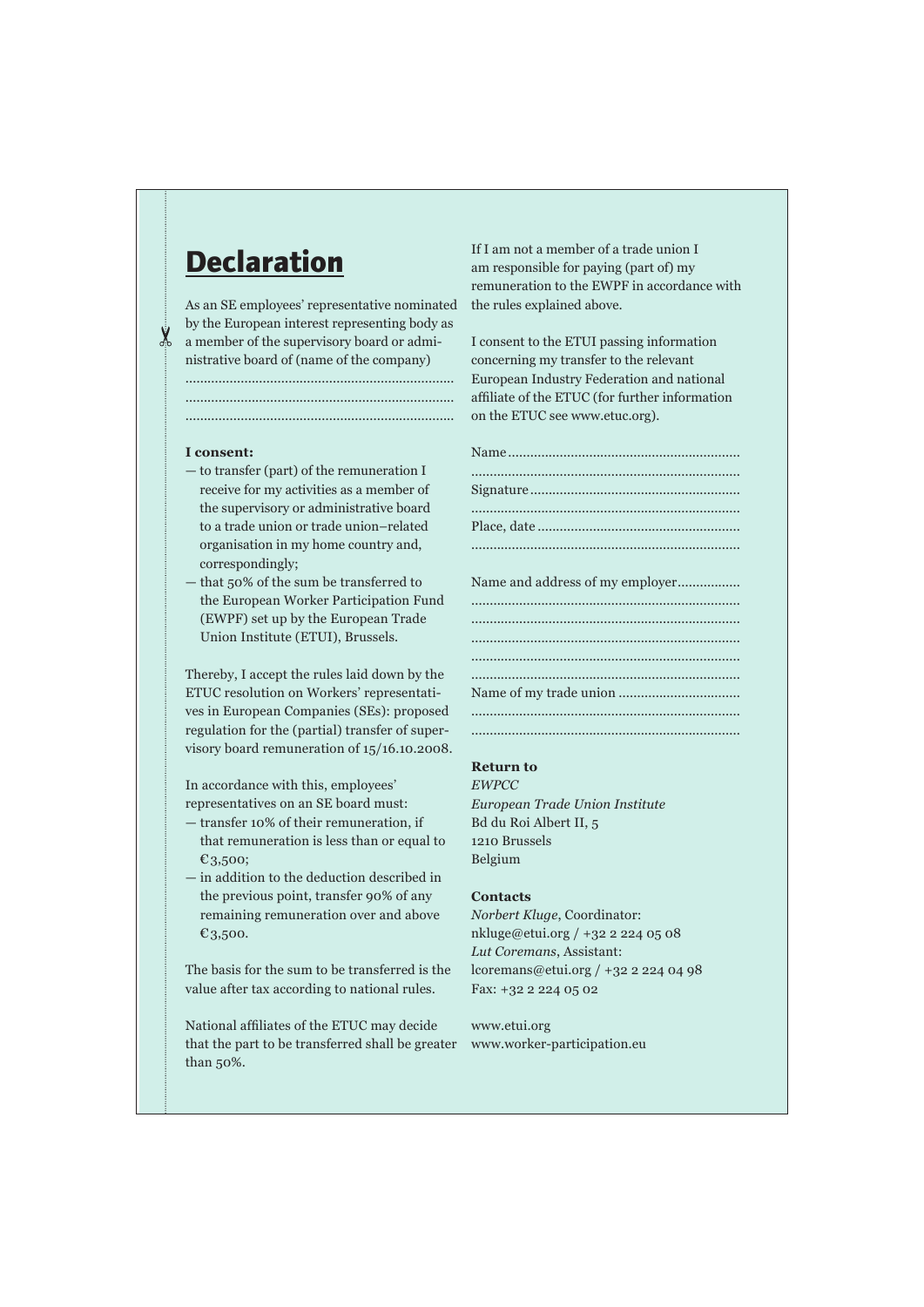# **The gateway to information on worker** participation issues **in Europe**

www.worker-participation.eu



 $\dot{\mathbf{y}}$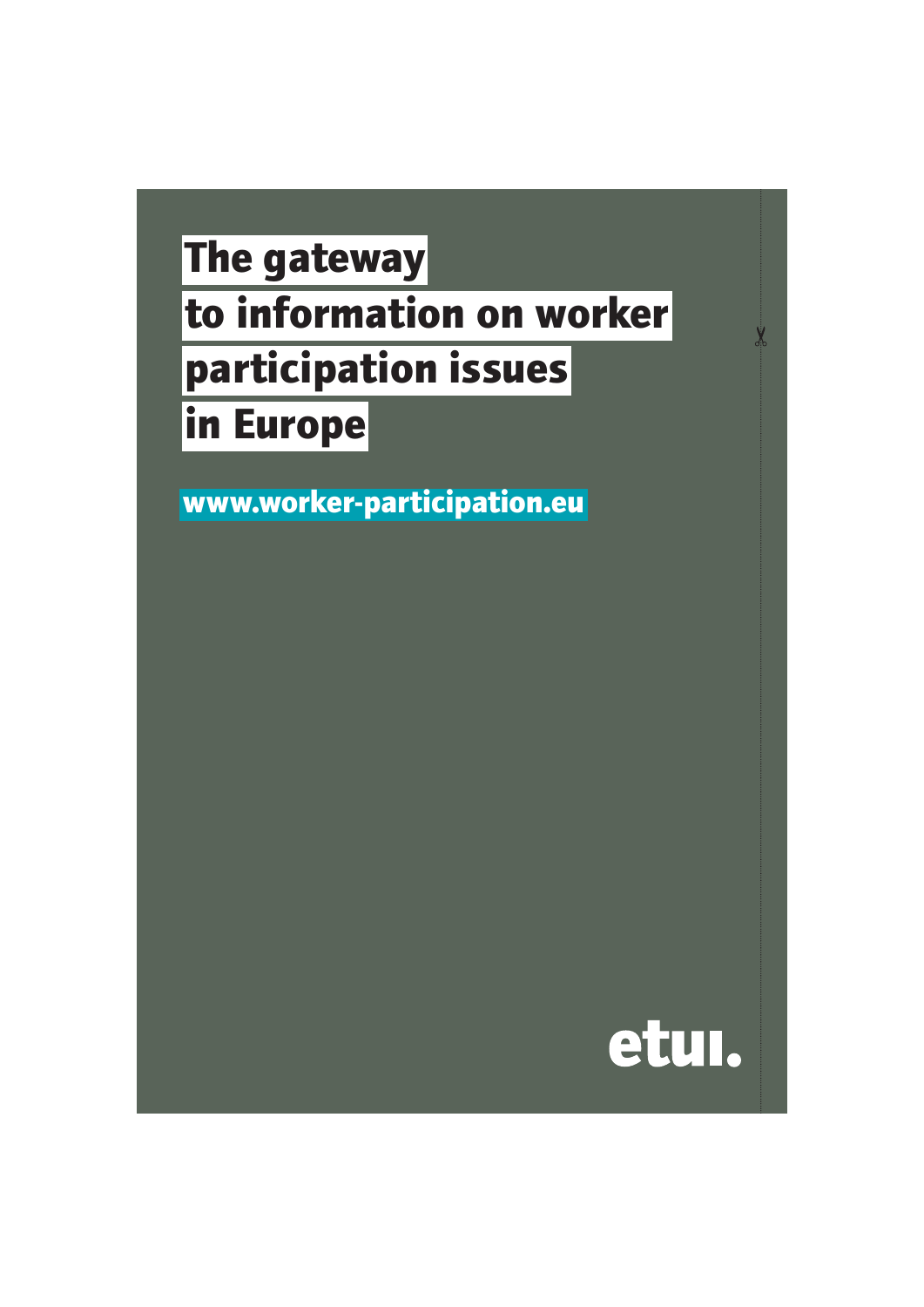### **Transparency CONCETNING TEMUNETATION**

**1.** The level of remuneration for all members of the supervisory or administrative board is usually decided by a company's General Shareholders Meeting. There must also be transparency in public information about remuneration, certainly at listed companies.

**2.**Workers' representatives have the same rights and also duties as all other members – consequently, they are trea ted equally with regard to compensation. **3.**Serving as a supervisory board member or non-executive director of an SE entails a readiness to take on additional tasks above and beyond normal working in order to be proper ly prepared for board meetings. It is not supposed to be a full-time activity for which a workers' representative

receives special release from work. **4.**The ETUC understands the tasks of SE board-level representatives as a 'European mandate', which means that they are not merely an individual matter. A representative in an SE boardroom should consider the interests of all employees, regardless of their nationality or origin. **5.**For this reason the ETUC has adopted rules that apply to all elected representatives in SE boardrooms. However, monitoring the compliance of individual members falls within the competence of the relevant trade union.

**6.**The ETUI reports once a year on who has contributed how much to the Fund. The report will be available to the trade unions in question.

### **Principles and rules** for the transfer of (part of) **remuneration**

In accordance with the FTUC resolution of  $15/16102008$ 

Workers' representatives on an SE Board must, at least, transfer 10% of their remuneration, if that remunera tion is less than or equal to  $\epsilon_{3,500}$ ; in addition, transfer 90% of any remaining remuneration over and above  $\epsilon_{3,500}$ .

- The basis for the amount of the transfer is the value after tax, according to national rules.
- The resources will be paid to the corresponding member organisations of the ETUC

**#**  $\frac{1}{2}$  **#**  $\frac{1}{2}$  **#**  $\frac{1}{2}$  **#**  $\frac{1}{2}$  **#**  $\frac{1}{2}$  **#**  $\frac{1}{2}$  **#**  $\frac{1}{2}$  **#**  $\frac{1}{2}$  **#**  $\frac{1}{2}$  **#**  $\frac{1}{2}$  **#**  $\frac{1}{2}$  **#**  $\frac{1}{2}$  **#**  $\frac{1}{2}$  **#**  $\frac{1}{2}$  **#**  $\frac{1}{2}$  **#**  $\frac{1}{2}$